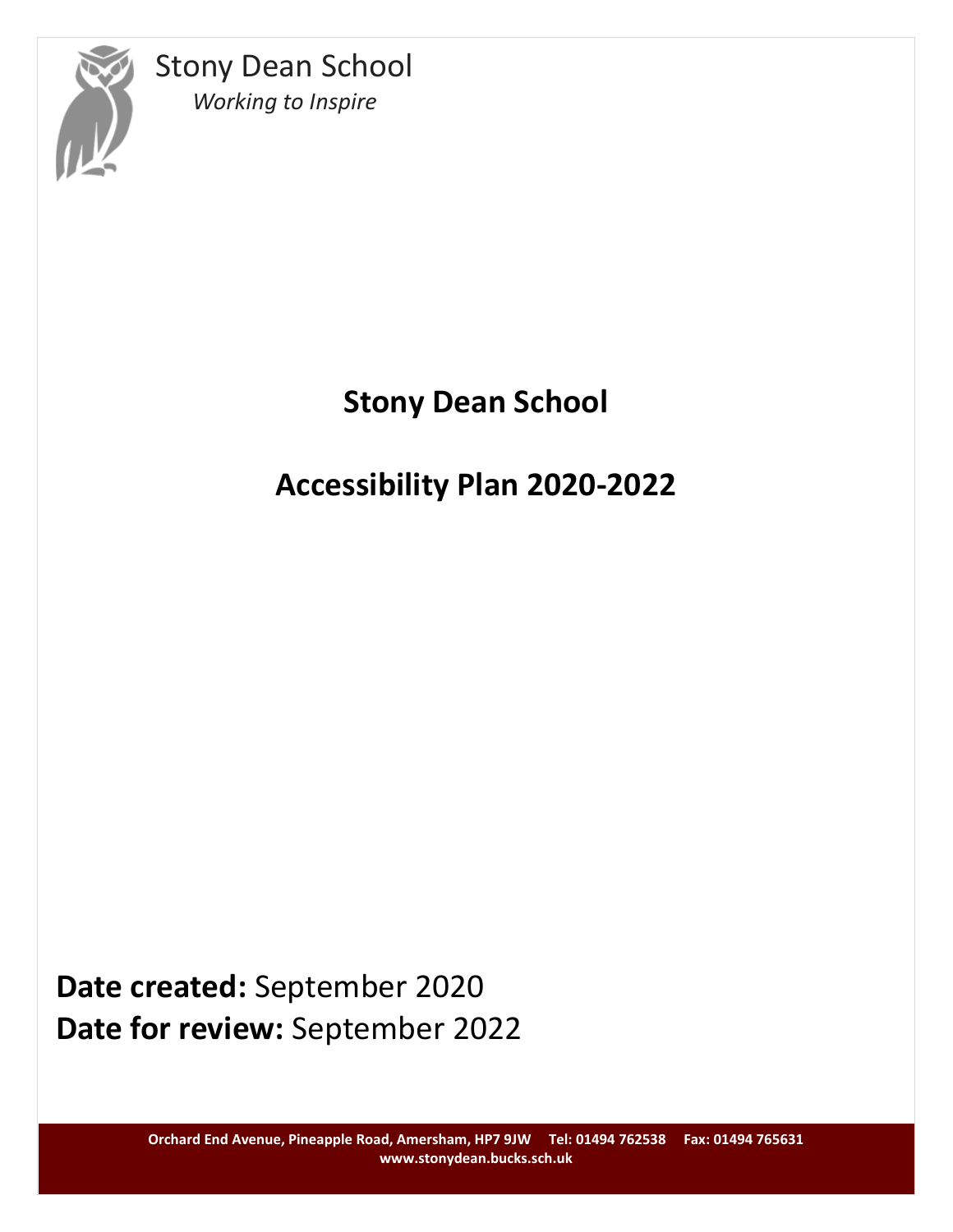

#### **Introduction**

The school recognises its duty under the DDA (as amended by the SENDA):

- $\checkmark$  not to discriminate against disabled pupils in their admissions and exclusions, and provision of education and associated services
- $\checkmark$  not to treat disabled pupils less favourably
- $\checkmark$  to take reasonable steps to avoid putting disabled pupils at a substantial disadvantage
- $\checkmark$  to publish an Accessibility Plan

The school provides all pupils with a broad and balanced curriculum, differentiated and adjusted to meet the needs of individual pupils and their preferred learning styles; and endorses the key principles in the National Curriculum 2000 framework, which underpin the development of a more inclusive curriculum. The school site has some difficulties accessing parts of the school site but these have been overcome in recent year. The school building is old in parts, but we have all the amenities to make it accessible to all:

- $\checkmark$  This plan sets out the proposals of the Governing Body to increase access to education for disabled pupils in these areas of planning:
- $\checkmark$  Increase the extent to which disabled pupils can participate in the school curriculum
- $\checkmark$  Improve the environment of the school to increase the extent to which disabled pupils can take advantage of education and associated services
- $\checkmark$  Improving the delivery to disabled pupils of information which is provided in writing for pupils who are not disabled

The school's accessibility plan is to be resourced, implemented, reviewed and revised as necessary and reported on annually. Relevant sections of the School improvement Plan shows how the school will address the priorities identified in the plan.

#### **1) Schools Vision**

The school's curriculum has been designed to comply with national expectations and best practice from across the country. With these considerations, the school has three main priorities that underpin the drive and values of the school:

 *Achieving effective Communication and interaction, Achieving independence and Achieving Employability*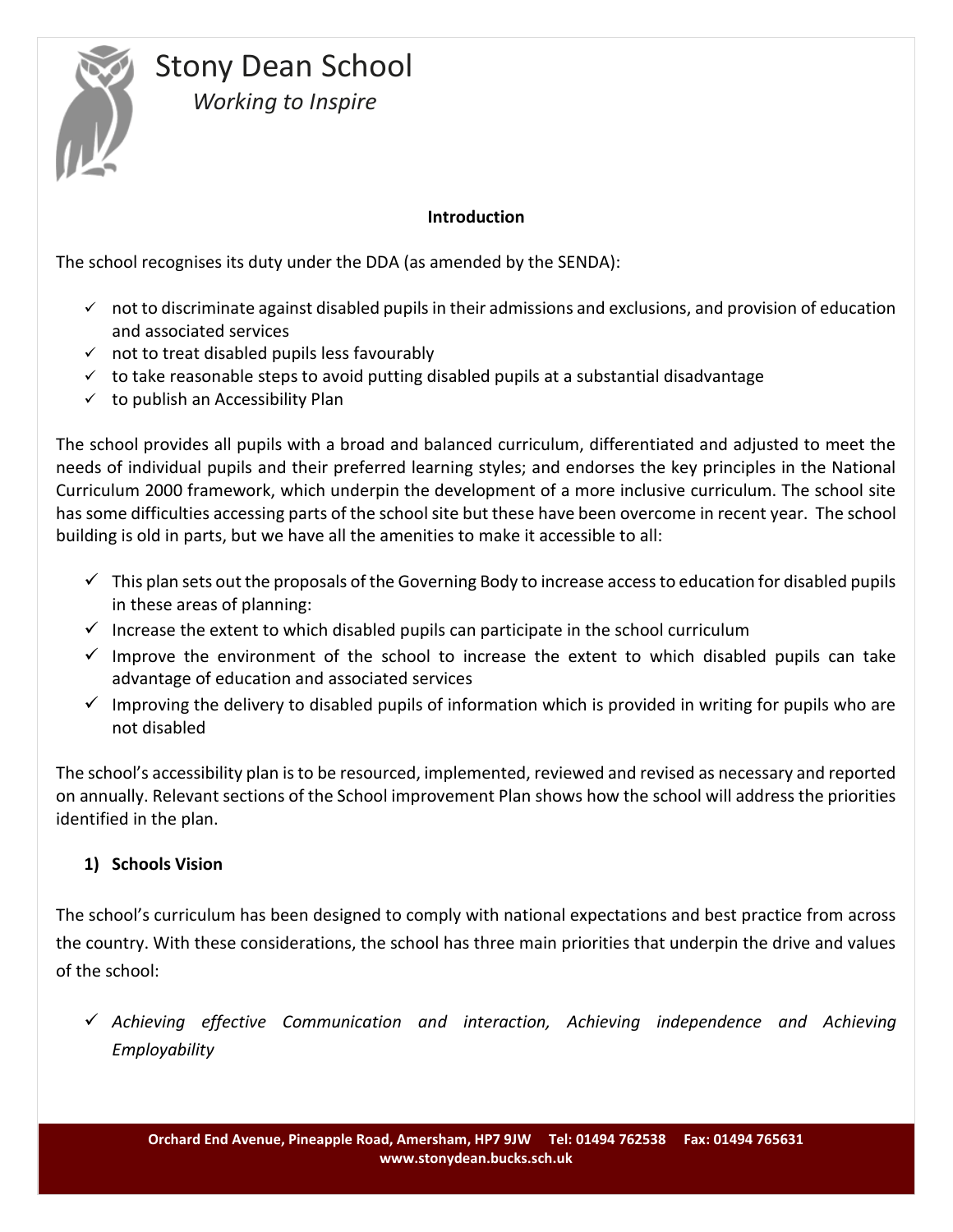

The school continues to raise standards but aim to provide a challenging enriching personalised curriculum to students we serve. Children have a rich and rounded opportunity to participate in lots of activities inside and outside the curriculum. The learning environment is safe and enjoyable for staff and pupils alike. The school has high standards for all groups of students and are committed to equal opportunities driven by our equalities statement. The school supports pupils and their parents, by setting learning targets, personalised support overcoming barriers academic or personal and seeks to make children welcome regardless of colour, creed and impairment.

#### **2) School data**

The school runs on an inclusive model and this is evidenced in different ways. The school has a full and comprehensive SEN report that details the presence of facilities and equipment available to pupils in the school. Upon considering the data that we have reviewed there are no areas of the curriculum to which current disabled pupils may have limited or no access. There are no parts of the school to which current disabled pupils may have limited or no access. Apart from Food Technology and some other first floor classrooms. Where appropriate the school will adjust the timetabling so there is fair access to all students. All children on the school disability register choose and participate in extra-curricular activities School practices and procedures are completed with an awareness of current disabled children in the school, particularly in learning and teaching, behaviour and anti-bullying policy, risk assessment procedure, time-tabling, the administration of medicines. Analysis of end of year and of Key Stage outcome data should include a focus on children with special needs all children in the school have either an EHCP or a Statement that is being converted to EHCP.

#### **3) The Main Priorities of the plan**

3.1 Increase the extent to which disabled pupils can participate in the curriculum where appropriate

3.2 Ensure that documents made upon request are accessible to parents and offer language differentiated opportunities

3.3 Any redecorating work within the school is sympathetic to the visually impaired

- 3.4 To ensure the school develops children's awareness of disabilities
- 3.5 Any future plans for further development of the building take DDA issues in to account
- 3.6 Ensure the curriculum can be accessed by all children
- 3.7 Ensure that the buildings are accessible for all users

#### **4) Implementation**

This work will be implemented by development of the school development plan and its long term ambitions in the five year plan. In line with other school development features, such as professional development health and safety process, improvements with teaching and learning and the curriculum policy. The governing body will hold the Senior Leadership team to account for delivery of this to ensure accessibility for all is achieved.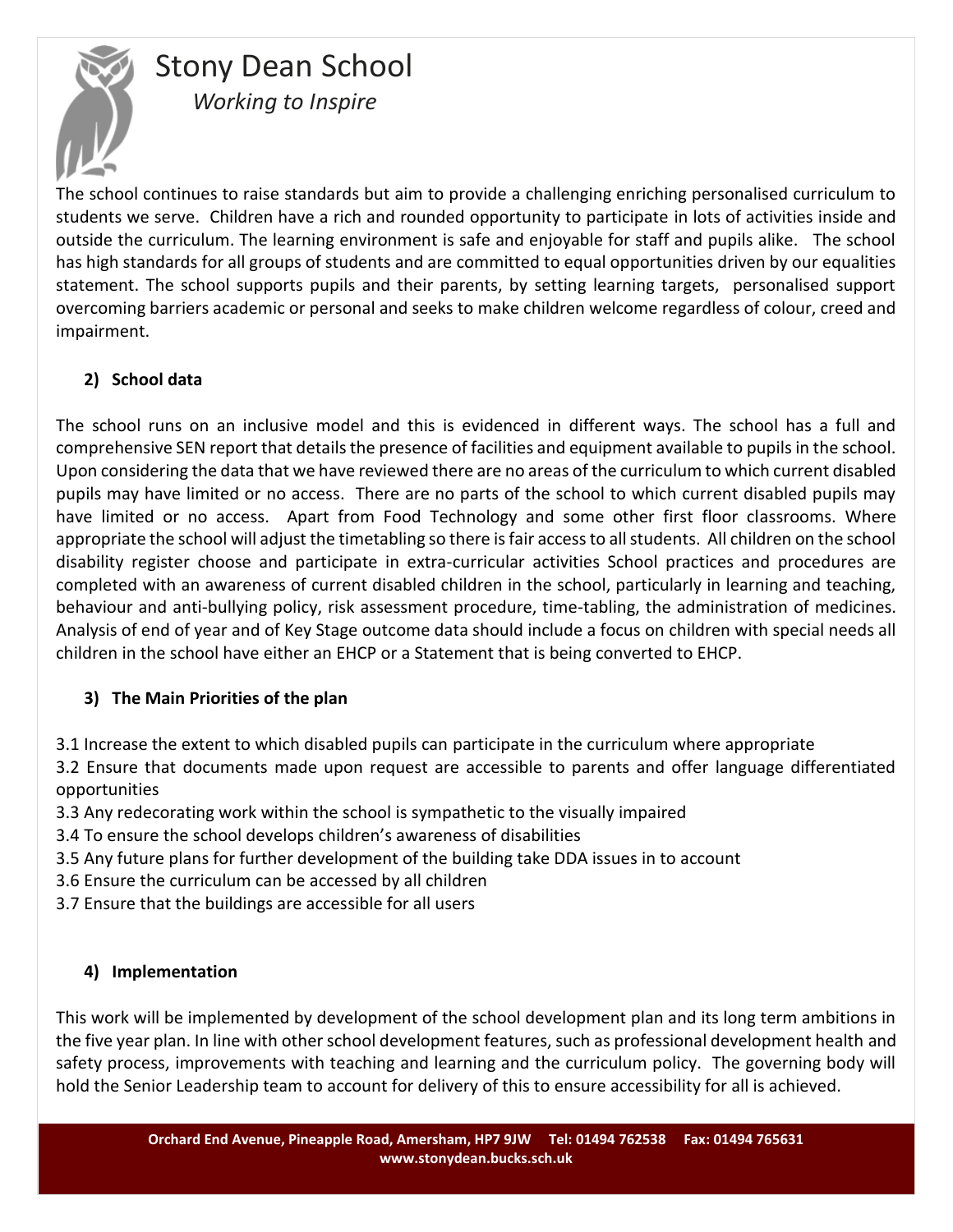

#### **5) Financial Planning and Control**

The Head teacher with Senior Management Team, together with the Resources Committee will review the financial implications of the School Accessibility Plan as part of the normal budget review process. We will finance the plan by identifying costs and incorporating them into current and future budget commitments.

#### **6) Monitoring**

We recognize that monitoring is essential to ensure that students with disabilities are not being disadvantaged, and that monitoring leads to action planning. Governors will be required to comment on what the school has done to improve the accessibility objectives

- $\checkmark$  changes in physical accessibility of school buildings;
- $\checkmark$  Student and parents questionnaires, , indicate increased confidence in the school's ability to promote access to educational opportunities for students with disabilities;
- $\checkmark$  improved levels of confidence in staff in reducing the obstacles to success for students with additional needs
- $\checkmark$  increased levels of achievement for students with disabilities;

#### **7) Related Policies**

- $\checkmark$  Curriculum Policies
- $\checkmark$  Single Equality Scheme/Objectives
- $\checkmark$  Health & Safety Policy
- $\checkmark$  Special Educational Needs and Disabilities Policy,
- $\checkmark$  Whole School Behaviour Policy & procedures
- $\checkmark$  School Development Plan
- $\checkmark$  Complaints Procedures